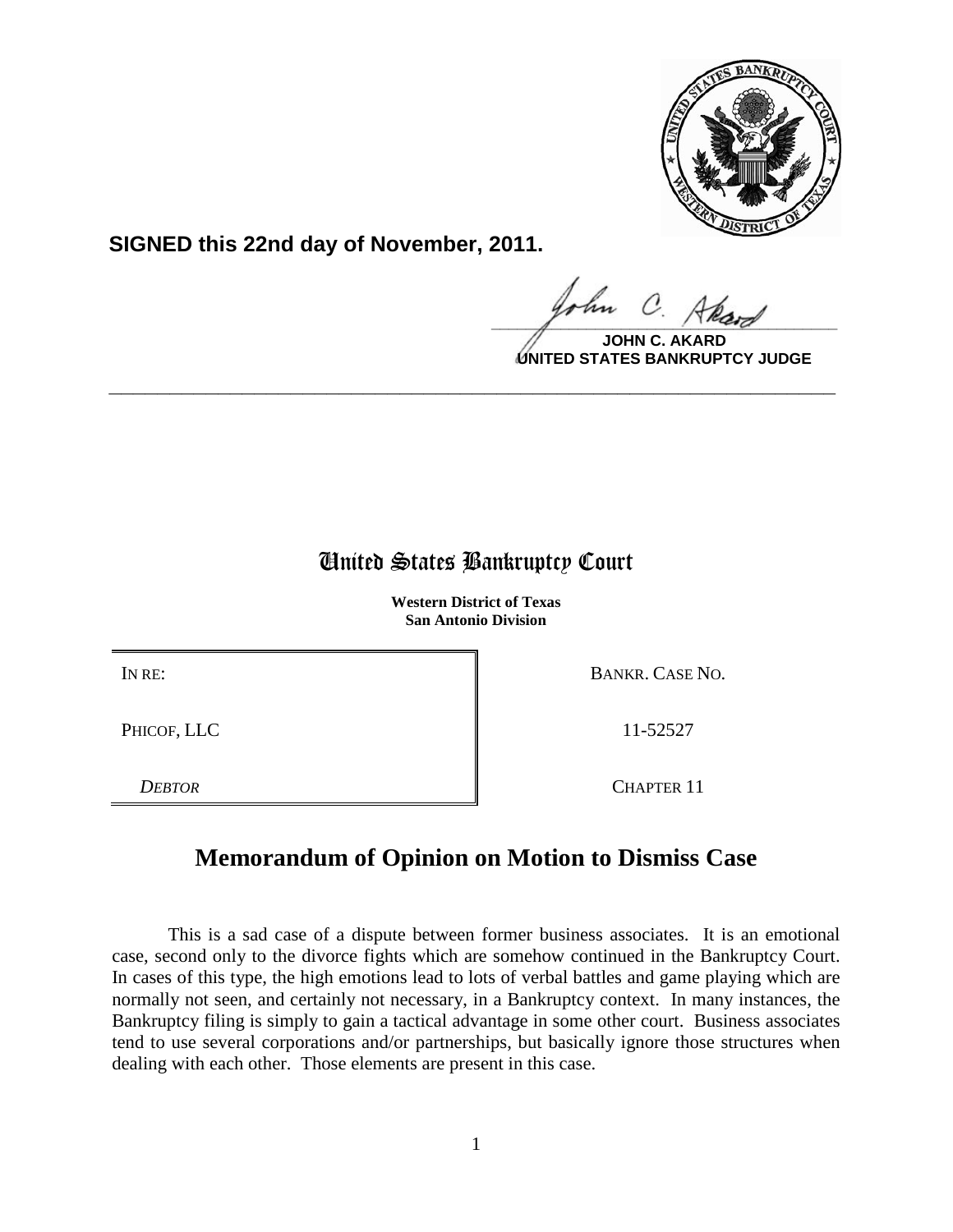### **Background**

Phicof, LLC (the "Debtor") filed for relief under Chapter 11 of the Bankruptcy Code on July 21, 2011. The Debtor is wholly owned by Andrew B. Phillips, Sr. The meeting of creditors was held on August 22, 2011; no committee of creditors was formed [Docket Nos. 13 and 15]. On August 25, Comanchero Properties, Ltd., Keystone Estates, Ltd, and Herbert Williamson filed a Motion to Dismiss Bankruptcy Proceeding for Bad Faith Filing (the "Motion to Dismiss") [Docket No. 16]. After discovery, briefing, and continuances, the court held a hearing on the Motion to Dismiss on November 5 and 16, 2011.

Other matters in the Bankruptcy Case having a bearing on the Motion to Dismiss include:

- 1. The motion filed August 5, 2011 [Docket No. 7] and order of September 1, 2011 [Docket No. 21] setting September 30, 2011 as the last day to file proofs of claim in this case. Seven claims (all unsecured) have been filed as follows:
	- o Claim 1-1 by H. Rittman (Rit) Jones for attorney's fees in the amount of \$121,798.95. The attached statement lists services for various entities, but makes no mention of the Debtor.
	- $\circ$  Claim 2-1 by Massey Itchner & Company, P.C. for accounting fees in the amount of \$18,823.00 billed to Phoenix Summit, Ltd. The attached statement lists a number of services and notes a \$5,000 payment by "Andy Phillips" before arriving at the balance due.
	- o Claim 3-3 filed November 11, 2011 by the Internal Revenue Service. This amended claim shows no tax liability by the Debtor.
	- o Claim 4-1 by T5 & T6 Collateral Partners, Ltd, in the amount of \$154,000.00. The indebtedness arises out of a Note and Loan Agreement dated October 28, 2009 signed by Phoenix Summit, Ltd. and by Andrew B. Phillips and Horace G. Cofer, individually. The claim asserts that the Debtor is the general partner of Phoenix Summit, Ltd. The claim asserts that the note was renewed October 28, 2010 and the maturity date was May 1, 2012.
	- o Claim 5-1 by H. C. Williamson, III for \$154,000.00 arising out of a restitution judgment filed December 7, 2011in the 198<sup>th</sup> Judicial District Court of Kerr County, Texas [The judgment is Debtor's Exhibit 8 and Williamson Exhibit 11 in this proceeding]. The heading notes that the defendant is Phicof LLC and it is a "Judgment of Conviction by the Court; Sentence of Corporate Entity." The judgment notes that Andrew Phillips is a "High Managerial Agent for Phicof, LLC." Mr. Phillips signed the plea of "Nolo Contendre" as "Mgr." for Phicof LLC.
	- o Claim 6-1 by Richard L. Ellison, PC for \$5,000 for legal services. No invoice or other justification is attached to the claim.
	- o Claim 7-1 by Andrew B. Phillips, Sr. for indemnification of legal fees in an "Unliquidated" amount. The attached exhibit lists "Potential fees due from or paid by A. Phillips to be indemnified by Phicof, LLC" totaling \$480,743.20.
- 2. On October 6, 2011, the Debtor filed an objection to the claim of Mr. Williamson, asserting that it had a counter claim to his claim and that the counter claim was "subject to in all things the Motion to Withdraw Reference to the United States District Court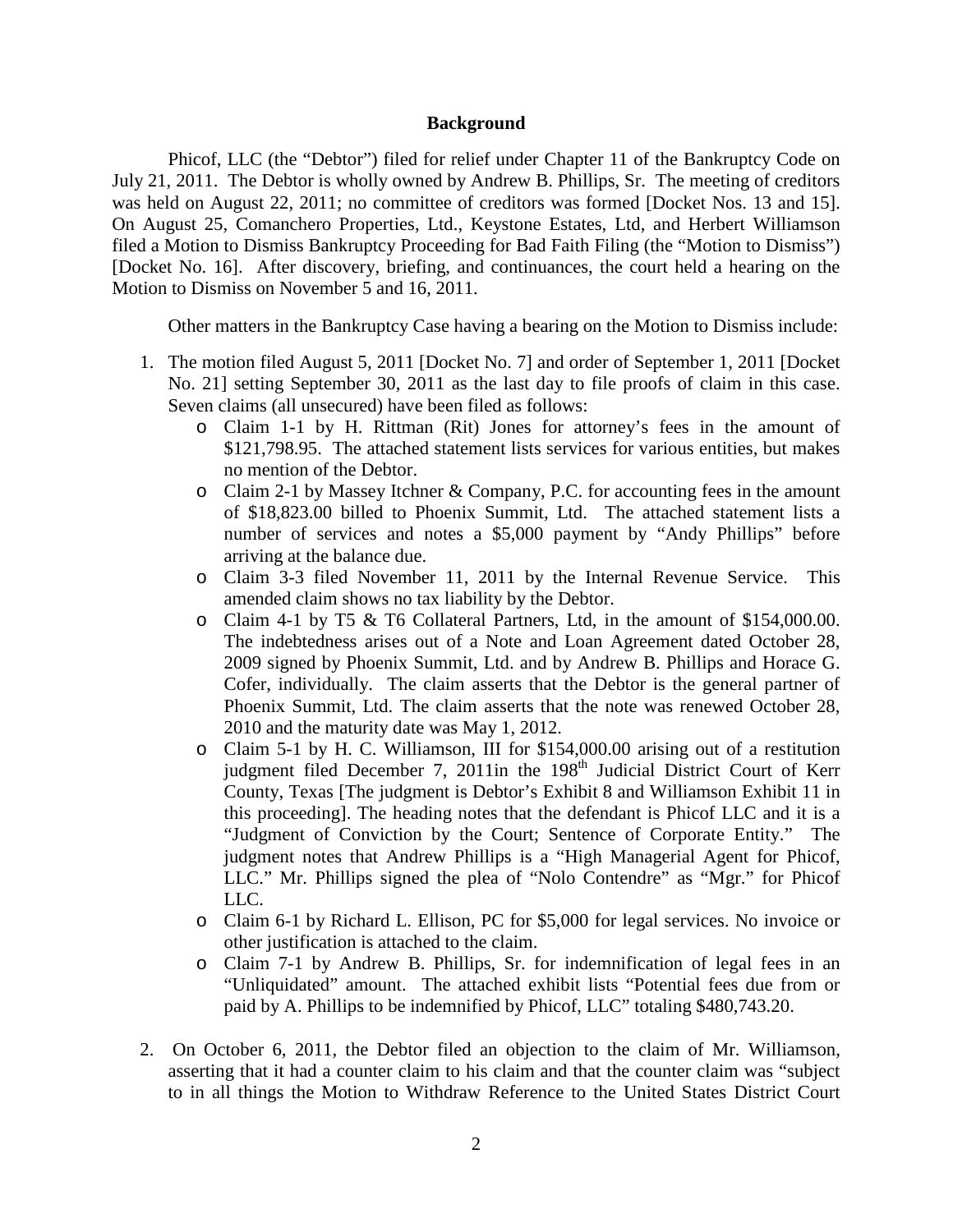Western District of Texas San Antonio Division, pending cause # 5:11-CV-00614-OLG" [Docket No. 31]. On the same date, the Debtor filed a Motion to Withdraw Reference in the Contested Matter of the Debtor's Objection to the Claim of Herbert C. Williamson, III and Debtor's Counter Claim [Docket No. 32]. Mr. Williamson filed a response to the objection to claim on October 27, 2011 [Docket No. 39]. On November 9, 2011, the Debtor filed an amended objection and counter claim to Mr. Williamson's claim, subject to the Debtor's motion to withdraw the reference [Docket No. 58].

- 3. On October 28, 2011 the Debtor filed an Application to Employ Jordan, Hyden Womble Culbreth & Holzer PC as Counsel for Debtor-in Possession [Docket No. 41]. application states that "The Debtor is a Texas Limited Liability Company, owned by Andrew Phillips who serves as the sole managing member" [Application ¶ 4]. The application states that it has represented Mr. Phillips and entities in which he is involved since May 2011 in various state and federal suits "that arose out of the same common nucleus of operative facts" and that the firm continues such representation. [Application  $\P$ 4]. The representation is on a contingent fee based on the success of the matters in state and federal court [Application: Exhibit C] with limitations on Mr. Phillips' recovery in the Chapter 11 proceedings [Application: Exhibit B]. On October 31, 2011, Mr. Williamson filed a motion to disqualify the law firm [Docket No. 49]. On November 1, 2011 the United States Trustee filed an objection to the application [Docket No. 50] in which the Trustee asserts that the firm does not meet the requirements of  $\S 327(a)$  of the Bankruptcy Code<sup>[1](#page-2-0)</sup> which require that the firm be disinterested and not hold or represent an interest adverse to the estate. That matter has not been heard, pending resolution of the Motion to Dismiss.
- 4. The Debtor's Schedules and Statement of Financial Affairs were filed August 18, 2011 [Docket No. 11]. The Debtor's Statement of Financial Affairs  $-3^{rd}$  Amended was filed on October 28, 2011 [Docket No. 45]. The schedules reflect that the Debtor owns no real property. Its personal property consists of:
	- a. 1% limited partnership interest in Keystone Estates Ltd with an estimated value of \$30,000.
	- b. 1% general partnership interest in Phoenix Summit, Ltd of unknown value.
	- c. 0.002657% general partnership interest in Heights of Kerrville, LP of unknown value.
	- d. A claim against Mr. Williamson which is presently being litigated, valued at \$5M
	- e. A claim against Bank of the Hills for preference in foreclosure of unknown value
	- f. A right to indemnification from Keystone Estates of unknown value.
	- g. A member receivable from Horace Cofer which is estimated at \$100,000.

The third amended statement of financial affairs shows that the Debtor has had no income in the last two years. The testimony at hearing showed that the Debtor operated as the general partner of a number of limited partnerships, but that all the assets of those partnerships had been foreclosed upon in the last two years. Question 5 on page 3 of the statement of financial affairs shows five properties owned by other partnerships which

<span id="page-2-0"></span><sup>&</sup>lt;sup>1</sup> The Bankruptcy Code is 11 USC §101 *et. seq.* References to sections are to sections of the Bankruptcy Code unless otherwise specified.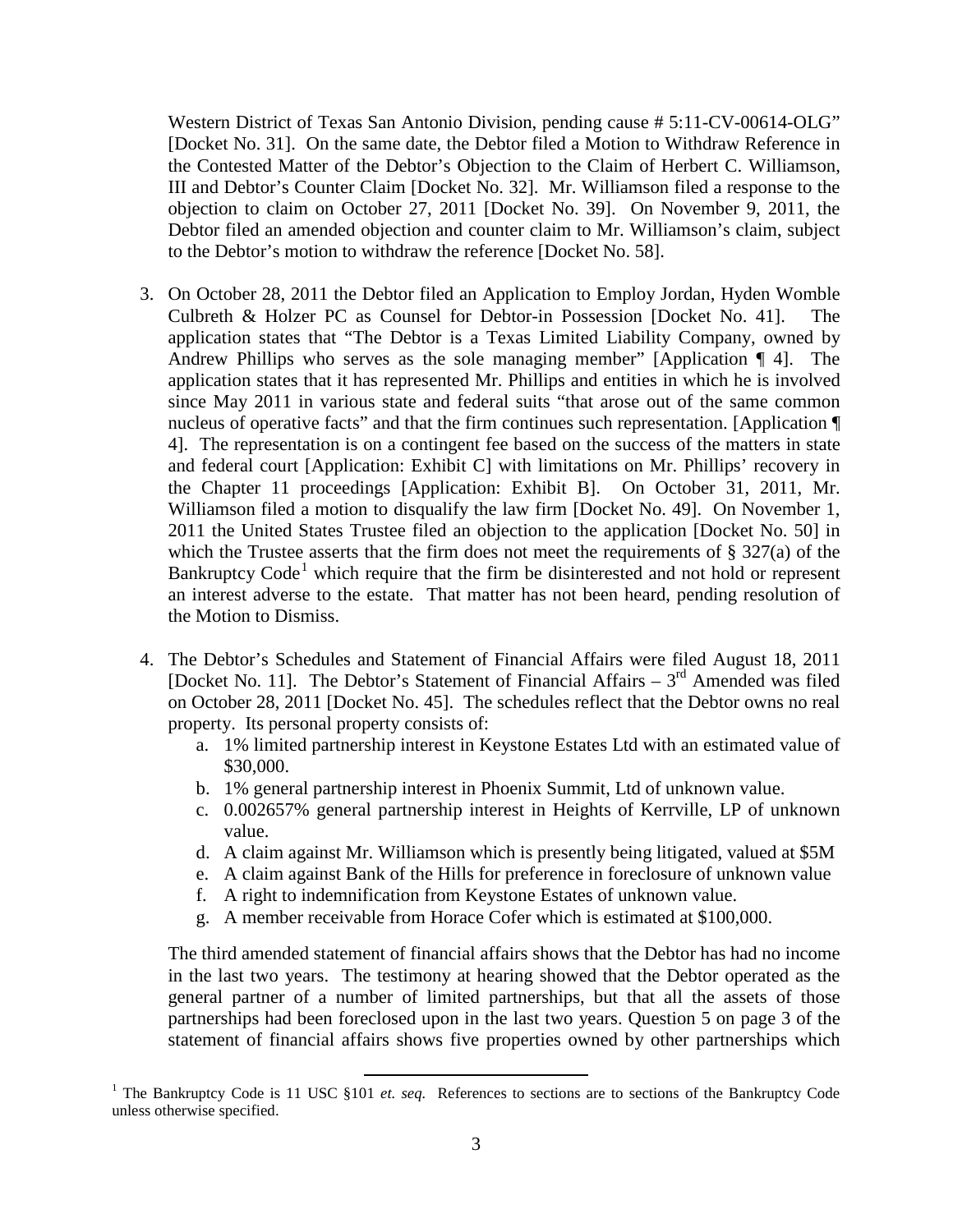have been foreclosed upon within the last two years. Question 21 on page 8 shows that Andrew B. Phillips, Sr. is the 100% owner of the Debtor.

- 5. The operating reports submitted by the Debtor to the United States Trustee [Docket Nos. 25 and 36] show no income. The only expense is service charges on a bank account of less than \$500, which the testimony revealed was only set up to meet the requirement of the United States Trustee that the Debtor have a Debtor-in-possession bank account.
- 6. On November 2, 2011 the Debtor filed a plan of reorganization [Docket No. 53] and a disclosure statement [Docket No. 52]. The plan is jointly proposed by the Debtor and Andrew B. Phillips, Sr. who is the owner and operator of the Debtor. Mr. Phillips agrees to subordinate any claims he has against the Debtor, including claims for indemnification. The disclosure statement reflects that the plan is based on three things: (1) the potential sale of land owned by partnerships in which the Debtor has a small interest, (2) Mr. Phillips' "proprietary knowledge interest in properties previously developed or predeveloped and foreclosed," and (3) a successful outcome in the litigation against Mr. Williamson.

Other litigation with respect to the Debtor:

- The Judgment of Conviction by Court of December 7, 2010 mentioned above [Debtor's Exhibit 8 and Williamson Exhibit 11].
- Comanchero Properties, Inc., and Keystone Estates, Ltd, vs. Phicof, LLC, A. B. Phillips, and Hill Country Integrity Homes Cause No. 10114A in the 216<sup>th</sup> Judicial District Court of Kerr County Texas. The suit was originally filed in February 2010. Apparently there have been several changes of parties since the suit was originally filed, including a nonsuit concerning Hill Country Integrity Homes. There have been counter suits by the defendants against the plaintiffs. Testimony showed that the case had recently been assigned to a new judge who had issued a notice of pre-trial conference with the attorneys. A few days before that conference, the Debtor filed this Chapter 11 proceeding. The Debtor is represented in this suit by the same attorneys who seek to represent the Debtor in this bankruptcy case. On the day this bankruptcy case was filed, the Debtor filed a Notice of Removal to the United States District Court for the Western District of Texas, San Antonio, Division, where it was given Civil Action No. 5:11-CV-000614. At hearing, the attorney for the Debtor candidly admitted that one of the reasons for filing the bankruptcy case was to remove the case to the federal court, where a related case (described next) was pending.
- Andrew B. Phillips, Sr. and Margaret Phillips vs. Herbert C. Williamson, III, Kerr County Texas, through its Office of the  $198<sup>th</sup>$  District Attorney; Amos L. Burton;, individually, and as District Attorney for the 198<sup>th</sup> District and as Chief Administrator of the District Attorney's Police Force; Todd Burdick, individually and as an "Investigator" for the District Attorney of the 198th District and as a Member of the 198<sup>th</sup> District Attorney Police Force; The Mosty Law Firm, P.C.; Richard C. Mosty; C. Dixon Mosty; and other, as yet unnamed, co-conspirators; Case No. SA-11-CV-345-OG in the United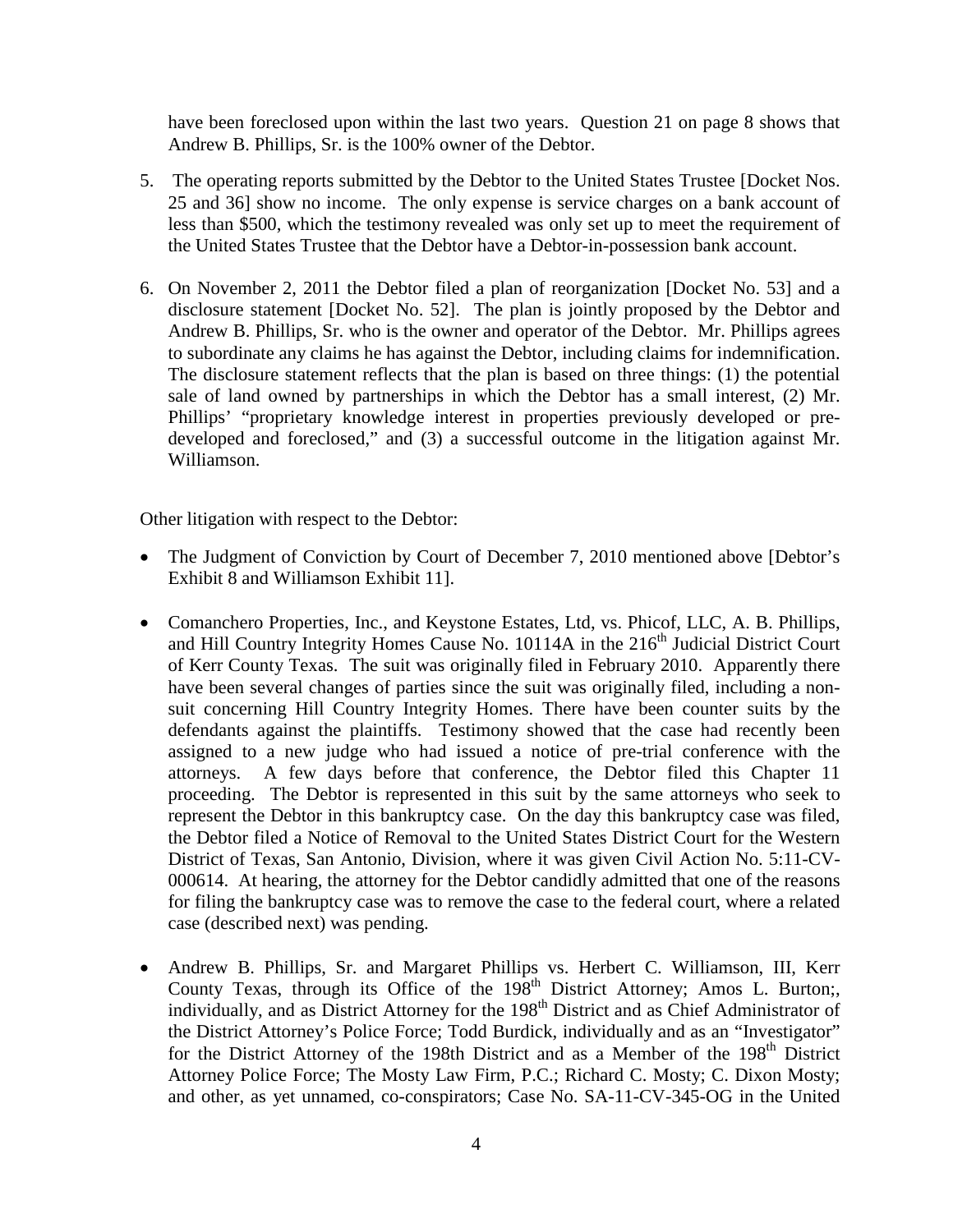States District Court for the Western District of Texas, San Antonio Division. This case was described in the testimony as being related to the state court case mentioned above and involving some of the same facts and circumstances. Apparently it is an attempt to set aside the restitution awarded in the criminal proceeding mentioned above. Williamson's Exhibit 25 is a 135 page Report and Recommendation of the United States Magistrate Judge to the District Judge relating to this case.

### **Standards**

The court's inquiry into this matter is governed by  $\S 1112(b)^2$  $\S 1112(b)^2$  $\S 1112(b)^2$  which provides that:

- (1) Except as provided in paragraph (2) and subsection  $(c)^3$  $(c)^3$  on request of a party in interest, and after notice and a hearing, court shall convert a case under this chapter to a case under chapter 7 or dismiss a case under this chapter, whichever is in the best interest of creditors and the estate for **cause** unless the court determines that the appointment under section  $1104(a)$  of a trustee or an examiner is in the best interests of creditors and the estate. (emphasis added).
- (2) The court may not convert a case under this chapter to a case under chapter 7 or dismiss a case under this chapter if the court finds and specifically identifies unusual circumstances establishing that converting or dismissing the case is not in the best interests of creditors and the estate, and the debtor or any other party in interest establishes that [there is a reasonable likelihood that a plan will be timely confirmed and that any act or omission of the debtor for which there is reasonable justification will be cured within a reasonable time].

11 U.S.C. § 1112(b).

A non-exclusive list of "cause" for dismissal or conversion is given in  $\S$  1112(b)(4) including "(A) substantial or continuing loss to or diminution of the estate and the absence of a reasonable likelihood of rehabilitation."

While the power to dismiss a case should be used sparingly,

Bankruptcy is an equitable remedy whereby a debtor is clothed with the protection of an automatic stay, preventing his creditors from acting against him for a period of time, in order to facilitate rehabilitation or reorganization of his finances and to promote a "fresh start" through the orderly disposition of assets to satisfy his creditors. … Every bankruptcy statute since 1898 has incorporated literally, or by judicial interpretation, a standard of good faith for the commencement, prosecution, and confirmation of bankruptcy proceedings. *Little Creek Development Co. v. Commonwealth Mortgage Corp. (In the Matter of Little Creek Development Company)*, 779 F.2d 1068, 1071 (5th Cir. 1986).

<span id="page-4-0"></span> $2^{2}$  As amended by the Bankruptcy Technical Corrections Act of 2010, December 22, 2010.

<span id="page-4-1"></span><sup>&</sup>lt;sup>3</sup> § 1112(c) prohibits conversion to Chapter 7 of farmers and certain corporations without their consent.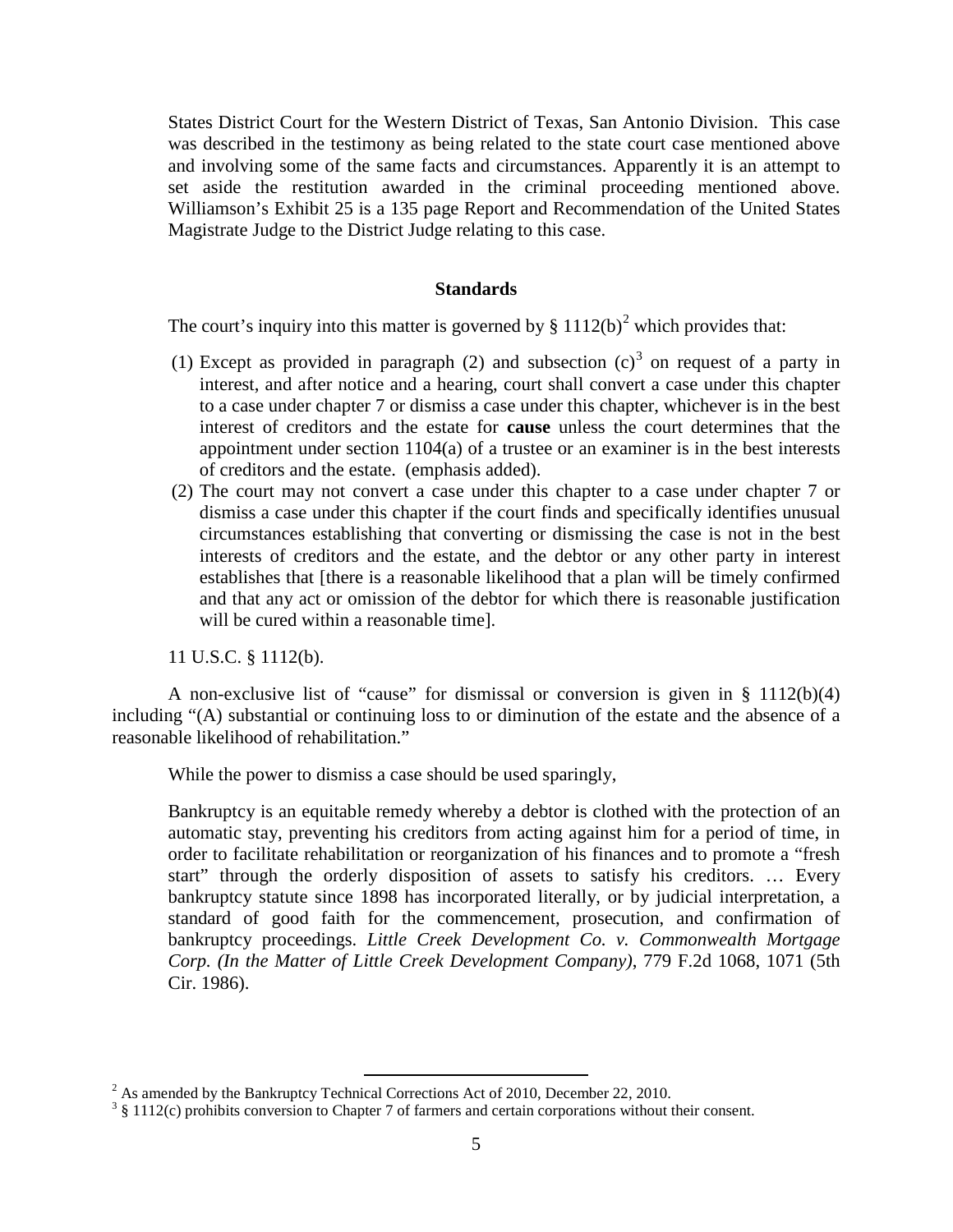Determining whether the debtor's filing for relief is not in good faith depends largely upon the bankruptcy court's on-the-spot evaluation of the debtor's financial condition, motives and the local financial realities. *Id*. at 1072.

Resort to the protection of the bankruptcy laws is not proper under these circumstances because there is no going concern to preserve, there are no employees to protect, and there is no hope of rehabilitation, except according to the debtor's "terminal euphoria." *Id*. at 1073.

Chapter 11 plans can call for a liquidation:

One other concern of the bankruptcy court was that the plan's primary purpose did not appear to be an effort to reorganize Sandy Ridge as a viable economic entity, and thus ran counter to the overall scheme of Chapter 11. It is true that barring a windfall from its lender liability suit against [a bank], the plan, if carried out, would leave Sandy Ridge as an empty shell, with no assets of any type, and that, on its face Sandy Ridge's plan appears to belong in Chapter 7 rather than Chapter 11. However, our research persuades us that in the Bankruptcy Code Congress did contemplate liquidating reorganizations. *Sandy Ridge Development Corporation v. Louisiana National Bank (In the Matter of Sandy Ridge Development Corporation)*, 881 F.2d 1346, 1352 (5th Cir 1989).

#### **Discussion**

The Debtor asserts that Comanchero Properties, Ltd. and Keystone Estates, Ltd. are not proper parties to bring this Motion to Dismiss because they are not creditors of the Debtor. The Debtor points out that they did not timely file claims in this bankruptcy case and thus asserts that they have no claim against the Debtor. The Debtor also asserts that they have dropped their claims against the Debtor in the state court suit. A motion to dismiss can be filed by any "party in interest." That term is broadly defined in § 1109, but that section does not limit the definition to the examples given. Given the fact that the Debtor still claims an interest in Keystone Estates, and the Debtor's prior dealings with Comanchero, the court finds that they are parties in interest sufficient to bring the Motion to Dismiss.

The Debtor asserts that Mr. Williamson is an insider and thus not able to bring the Motion to Dismiss. An insider with respect to a partnership is defined in §101(31)(C) and it has not been shown that Mr. Williamson fits into any of the listed categories. The Debtor also asserts that Mr. Williamson is not a creditor. The basis for that argument is that he is not entitled to the money shown as the restitution in the criminal judgment. Unless, and until, that judgment is overturned, he is a creditor in this case. The fact that the Debtor disputes his claim is not sufficient. The court finds that Mr. Williamson is a party in interest to bring the Motion to Dismiss.

Although it did not join in the Motion to Dismiss, the United States Trustee supports the motion.

At first blush, this case looks very similar to *Sandy Ridge*, because the plan in this case is based on a successful effort in a law suit. The distinction lies in the fact that *Sandy Ridge* had substantial assets and numerous creditors when it filed bankruptcy. Even before the law suit was to be tried, the plan provided for a distribution of \$3,744,500 to a number of creditors, including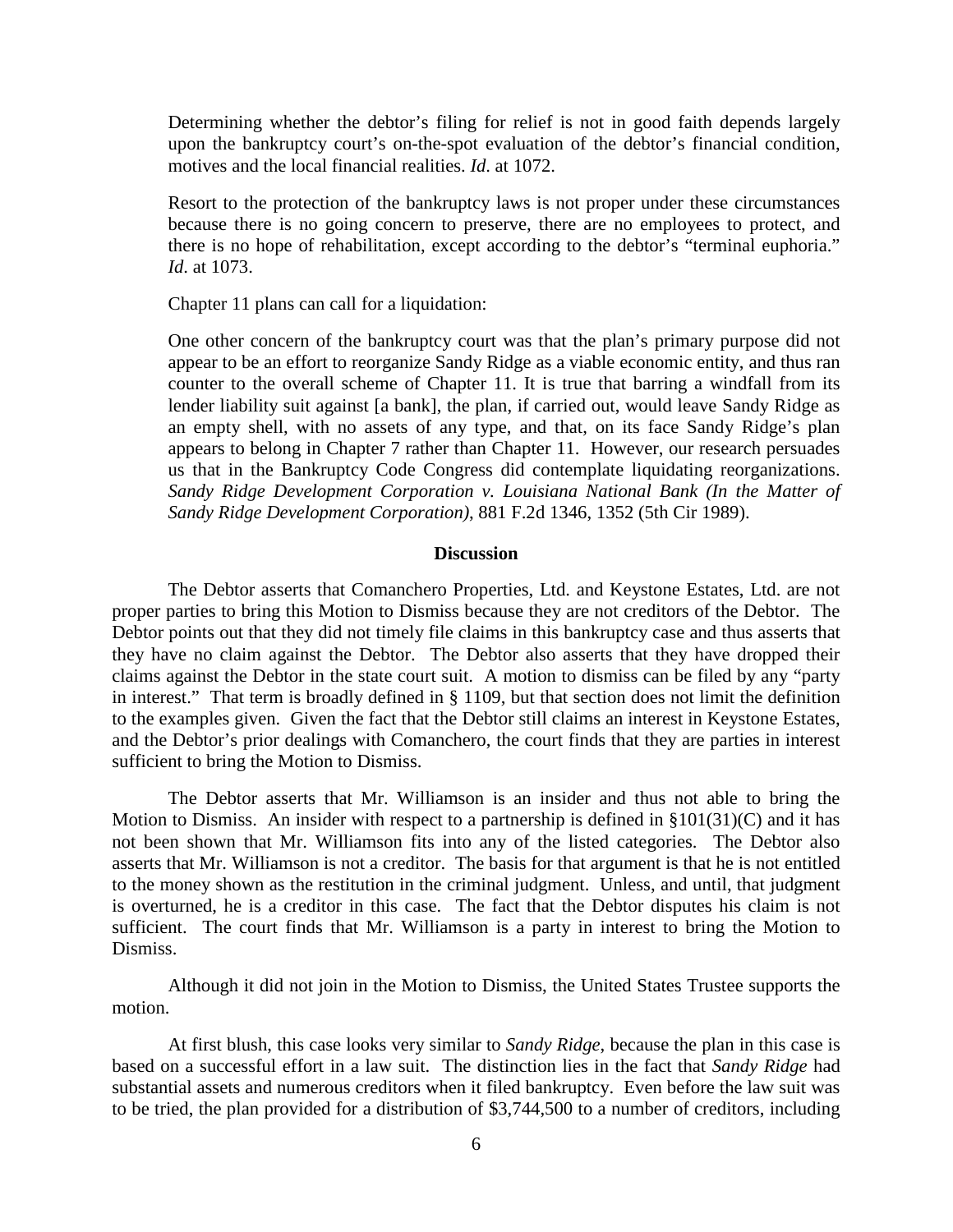\$672,000 to unsecured creditors. In this case, the only assets are contested claims against third parties and miniscule interests in limited partnerships. Those partnerships own real property for which development is planned. Given the current real estate market, those plans can best be described as speculative and, even if the properties are developed, the percentage of the profits passed through to this Debtor would be negligible.

Part of the plan in this case describes how Mr. Phillips is knowledgeable about development plans for properties which have been foreclosed upon. There is no assurance that the properties will be developed as he had envisioned. His "knowledge" is a personal asset; not an asset of this Debtor. If his knowledge has value, there is nothing to keep him from using that for his personal benefit or for the benefit of another venture, rather than using it for this Debtor.

Only a few creditors have filed claims in this case but there is no money to pay them. Other than Mr. Williamson, most of the claimants are apparently professionals hired by Mr. Phillips in connection with his various entities. Generally their bills reflect services performed for entities other than the Debtor. They may have a claim against this Debtor because it was the general partner of a partnership which owned the entity for which the services were rendered, but that is not disclosed in most of the claims. As noted in Mr. Phillips' claim and in some of the other claims, Mr. Phillips has paid a number of the professionals and he seeks reimbursement from the Debtor. Most of the claims indicate parties, other than the Debtor, from whom the creditor can collect. The remaining claims appear to be by Mr. Phillips and his related entities and by Mr. Williamson and his related entities. For these reasons, the court finds there is no need to hold this case open for the benefit of the creditors.

In this case there is no ongoing business to preserve, no employees to protect, no income to the Debtor and no creditors to be considered. The only prospect of reorganization is the hope of a large judgment in a law suit and the assumption that the judgment could be collected. The Debtor is not the only claimant in those lawsuits, so there is no way to establish what amount, if any, of any judgment would be awarded to the Debtor. That hope is, at best, speculative.

In sum, this is a two party dispute between Mr. Phillips and Mr. Williamson. True, various entities are mentioned, but each is owned or controlled by Mr. Phillips or Mr. Williamson. These men give the impression of observing the entities when it is to their advantage and ignoring the entities when it is to their advantage. In this case, Mr. Phillips is trying to use his wholly owned Debtor to his advantage. The disputes between Mr. Phillips and Mr. Williamson are already firmly entrenched (and have been going on for some time) in law suits. Adding a bankruptcy case does not aid in the resolution of those matters – it only adds yet another obstacle in the "games" between the parties. The court finds that this bankruptcy case was simply a litigation tactic and of no benefit to creditors or other third parties. Therefore "cause" exists for dismissing this case.

There appears no basis for the appointment of a Chapter 121 Examiner. The appointment of a Chapter 11 Trustee or conversion of the case to a Chapter 7 would be of no benefit because there is no ongoing business and no assets for a trustee to administer.<sup>[4](#page-6-0)</sup>

<span id="page-6-0"></span> $4$  It is distressing to see two business men allow their emotions to get in the way of what is essentially a business deal. They need to put their emotions behind them, separate their businesses, reach an accommodation (which will